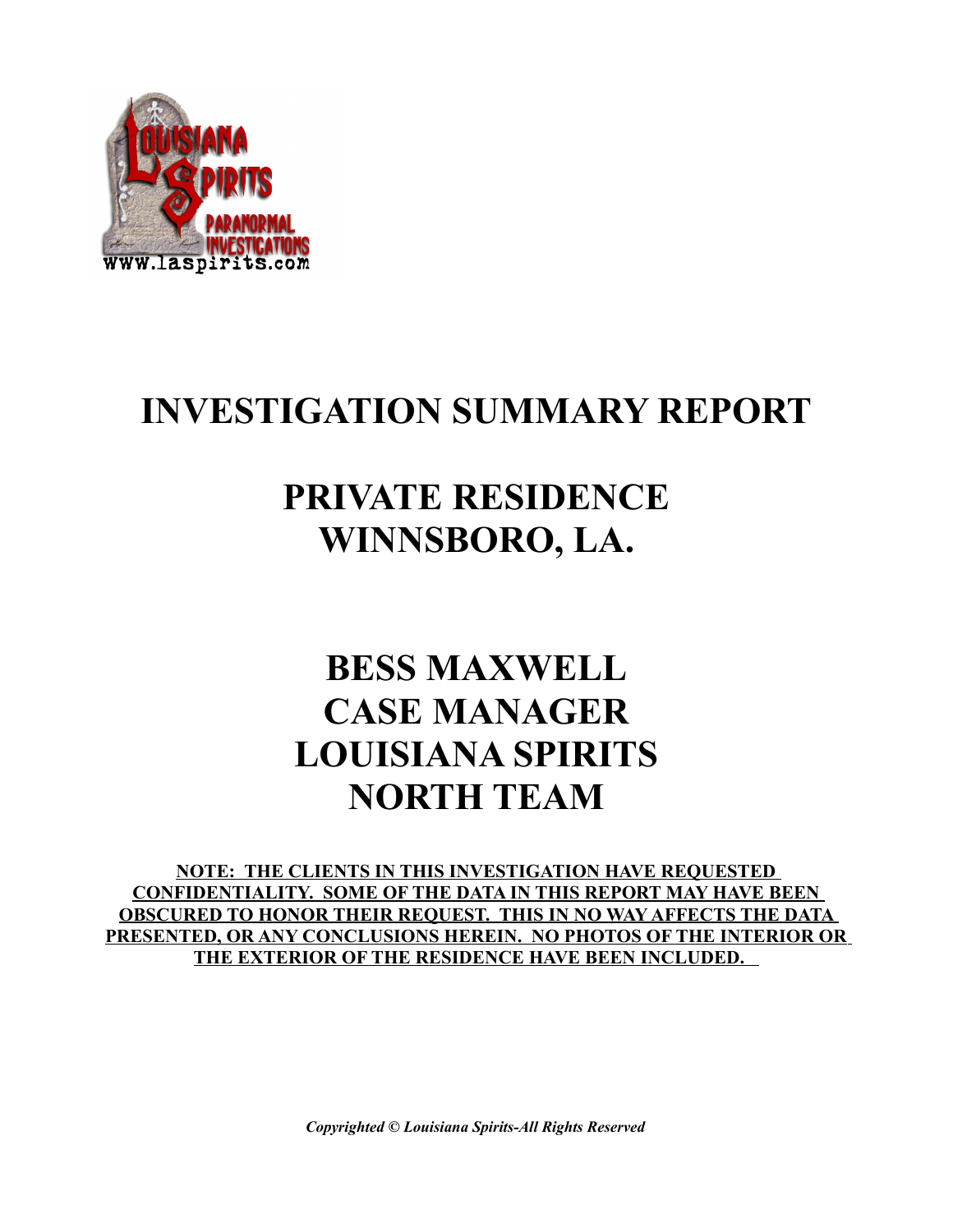# **HISTORY**

The client's dad built the home several years back, on land where the client's grandfather once lived. Client's dad built the home for retirement. He and his wife subsequently passed away. The home has always been known as busy.

### **EXPERIENCES**

The client has experienced hearing her named called audibly and clearly. There are noises consistent with loud knocking on the walls and loud thumping noises. Footsteps are often heard when no one is in the area of the sounds. Objects have been moved, and sometimes dropped onto the floor, with no one to do so in the area.

# **INVESTIGATION**

DATE OF INVESTIGATION: August 27<sup>th</sup>, 2016

#### PARTICIPANTS: BESS MAXWELL, CONNIE WILLIAMSON, AND KIRK CORMIER

EQUIPMENT: Digital Cameras, Infrared cameras and DVR system, Digital audio recorders, Ion Counters, P-SB7 Spirit Box, Infra-sound detection equipment, Digital thermometers, Various EMF meters including Tri-Fields and Rempod, Motion detectors including geophone and laser grid systems, Ovilus interactive voice communications device, and PEAR REG-1 units for the detection of anomalous human consciousness with software on Hewlett-Packard computers.

INVESTIGATION: At the time and places tested, no anomalous photos were taken. Nothing unusual was detected by laser grid or geophone. No high EMF fields from AC current were found in any location likely to result in prolonged exposure, although there are some areas of high EMF fields from wiring. No anomalous hot spots or cold spots were noted. No anomalous motions were noted.  $oNE$ standard EVP clip was recorded. No EVP clips formed by the P-SB7 were noted.

#### PERSONAL EXPERIENCES

BESS MAXWELL and TEA MEMBERS - While upstairs, a distinct thumping noise was heard from the downstairs area. The area was immediately searched. No one was found, nor any object noted out of place or dropped.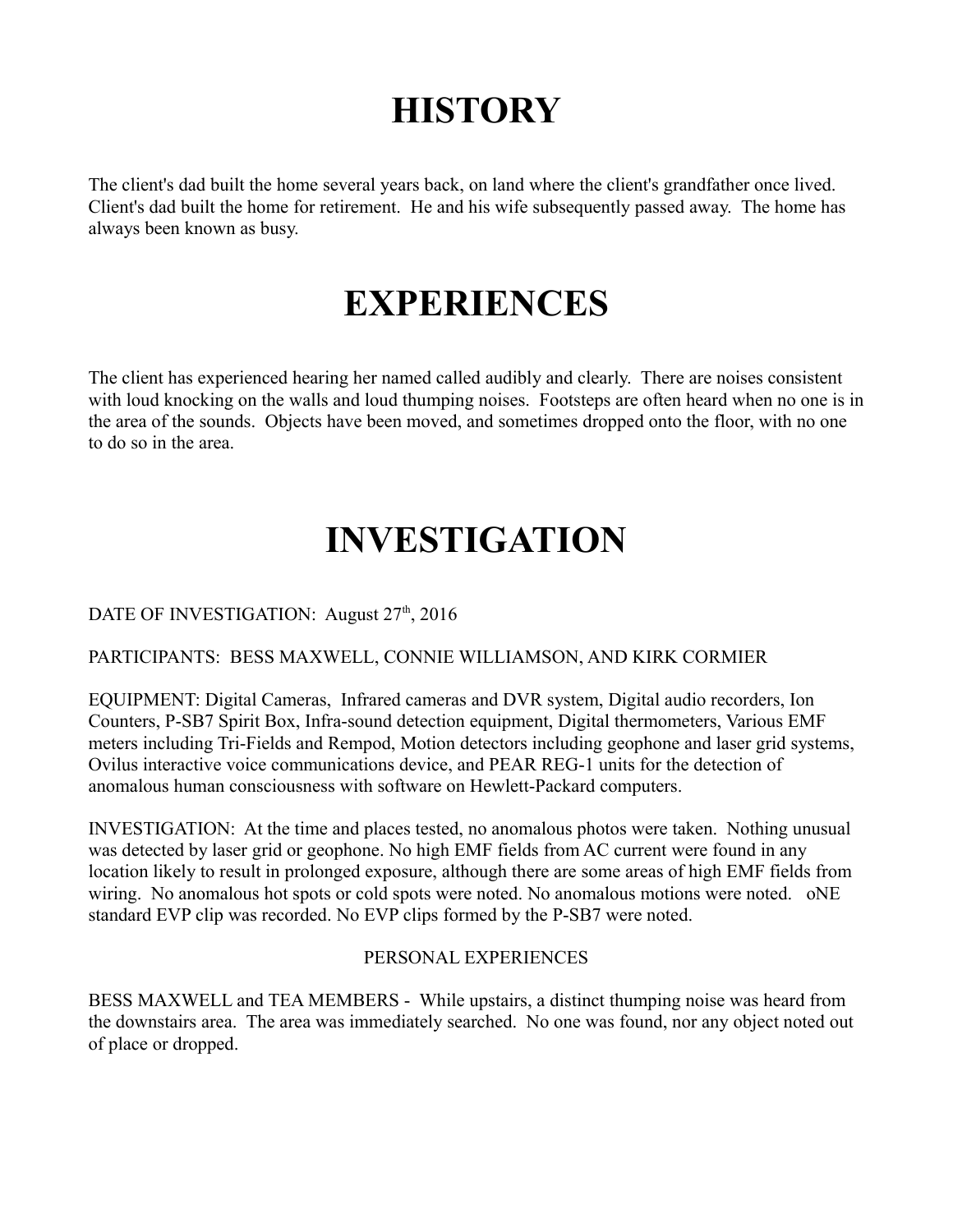### **PART ONE - AUDIO THE MODEL P-SB7 SPIRIT BOX**

**This device utilizes a milli-second adjustable forward or reverse sweep technique coupled with a white noise distribution between frequency steps. This is designed to add ambient sound energy for the production of real time EVP, allowing for instant feedback in communications attempts. See item 16 in "General Parameters of the EVP Phenomenon".** 

#### **SIX AUDIO CLIPS WERE OBTAINED ON THE P-SB7. ALL WERE FROM THE HALLWAY AREA.**

#### **NONE NOTED**

#### **STANDARD EVP AUDIO, WITH NO INTENTIONALLY ADDED ENERGY SOURCE**

#### **CLIP ONE: CONNIE WILLIAMSON: "CAN YOU OPEN THAT DOOR FOR ME?" WHISPER: "NO."**